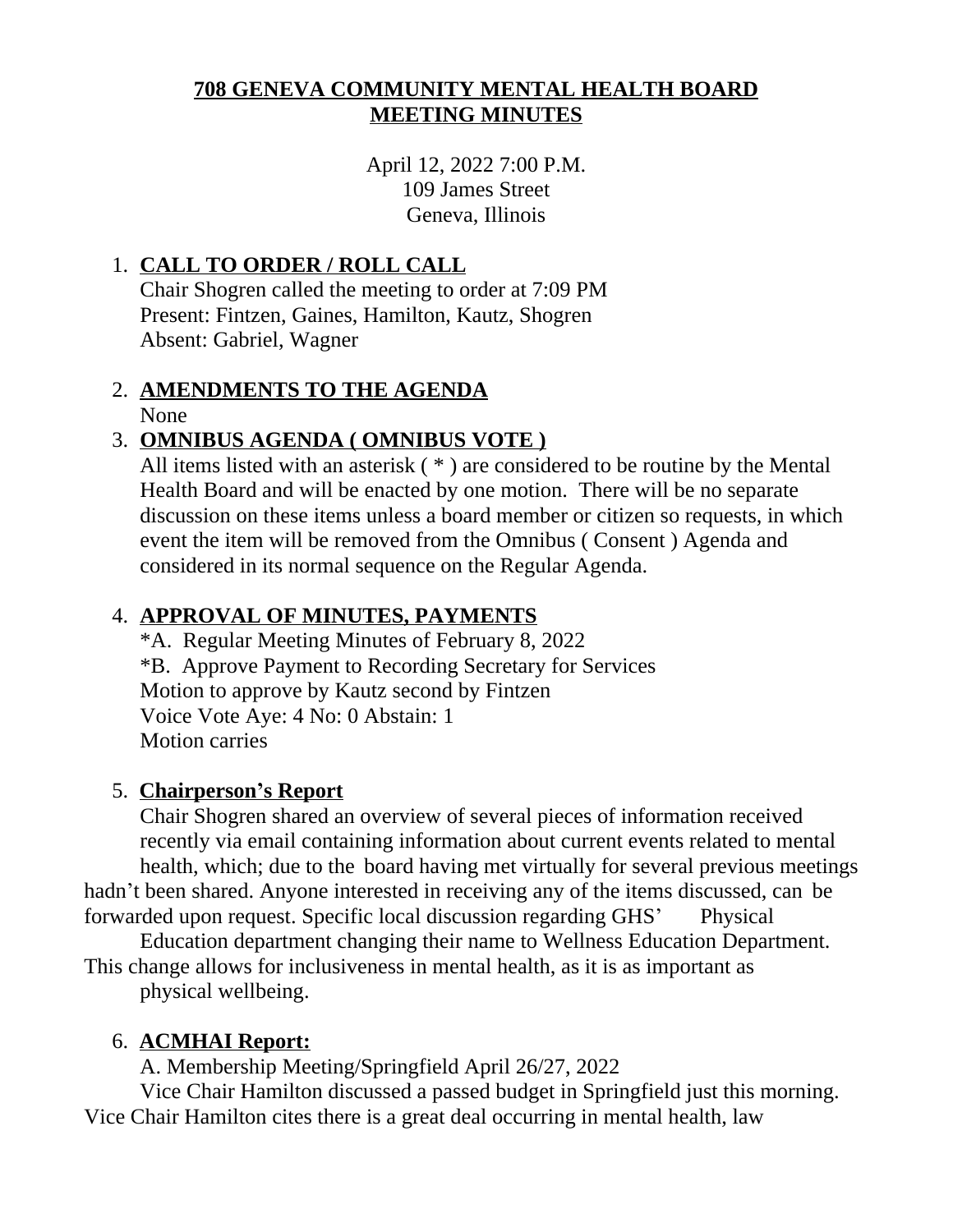708 Mental Health Board Meeting Minutes April 12, 2022

enforcement and corrections in the state, which seems to be an effort to create a structure in these spaces that often work hand in hand.

B. Legislative Updates

Vice Chair Hamilton discussed how efforts to make changes in mental health will have impact in law enforcement and in the criminal justice system, which is why it would seem that they're making efforts to work as a system. Chair Shogren discussed a bill that passed with regard to developmental disabilities.

C. Community Report

Vice Chair Hamilton discussed the Elgin Township Mental Health Board that was formed, but however remains unfunded due to wording of a law surrounding

distribution of collected funds through tax levies. This law will find change at the state level due to similar situations experienced in Elgin Township.

#### 7. **New Business**

A. Share update of Kane County Meeting regarding use of Rescue Plan Funds for Mental Health

The Kane County Committee of the Whole discussed sales tax levies in various counties which can be used to fund mental health. Presentations were made on four areas that would seek funding via tax levies. At this time, it does not seem that it will be moving forward, however may come up in future votes, and possibly as individual items. These topics have been discussed over several monthly county meetings attended by various members of the Geneva 708 Mental Health Board.

B. Share about site visit to HorsePower Therapeutic

Chair Shogren as well as board members Fintzen and Gabriel toured the property of HorsePower Therapeutic in March

Board member Fintzen discussed their visit to HorsePower Therapeutic and their meeting with Carrie Capes the ED and Founder of the organization, as well as the property owners. There was a tour of the property, of the stables where there are over 20 horses, small donkeys, goats, chickens and ducks. There are over 100 volunteers who do a variety of things, some therapeutic riding, some care for the animals on the property. People served include women from Naomi's House in Wheaton, and developmentally disabled individuals. It was remarked by Chair Shogren how incredibly organized Carrie Capes has the program running. The visit lasted approximately two hours and showed strong evidence of grant money very well appropriated. It was also remarked, the respect for both people in their programs as well as the animals on the property and how that respect is used for teachable moments throughout the program.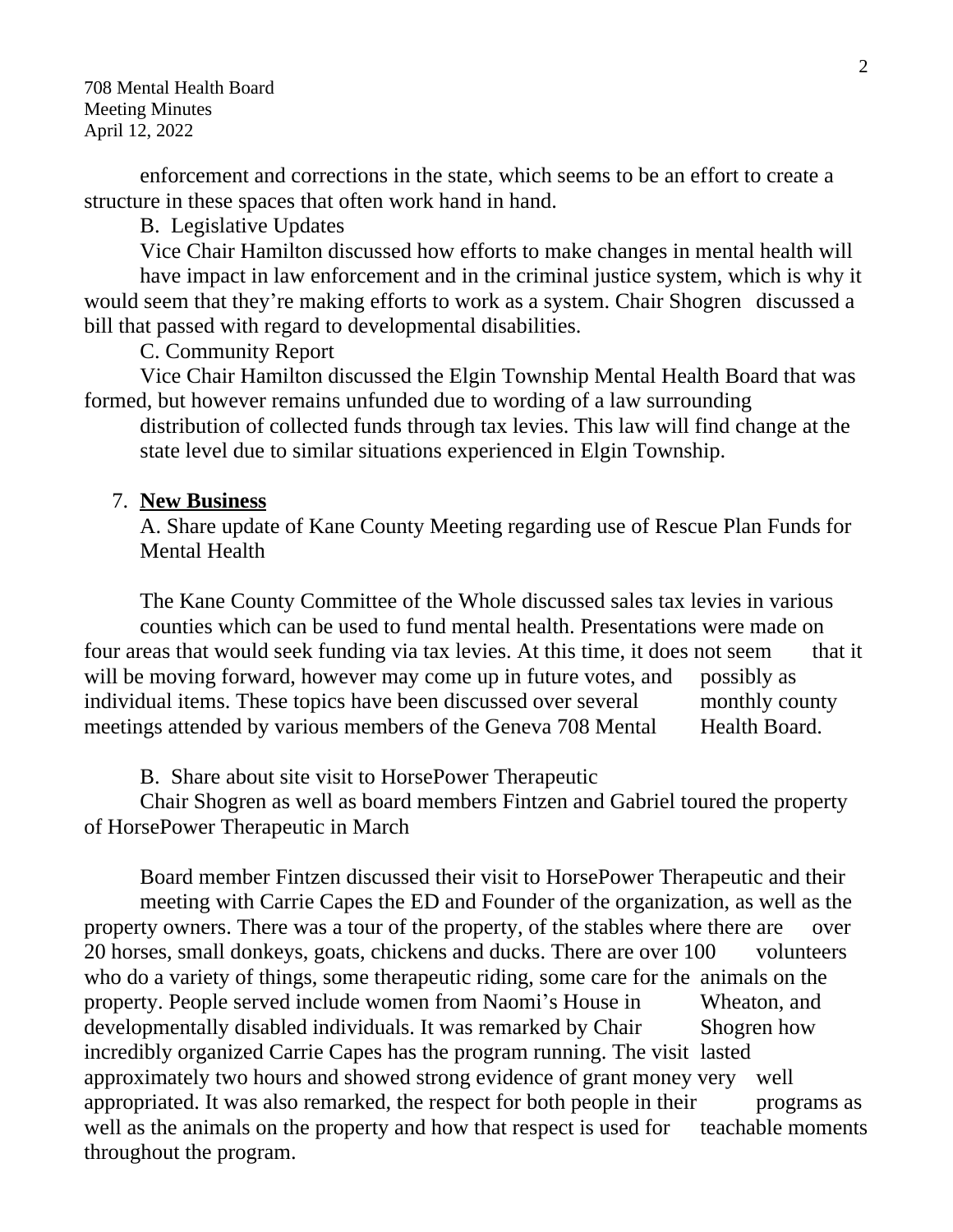C. Discuss/Share "take aways" of Scott Fintzen's Grant presentation and its application to the Grant Application and Suggestions of focus when reviewing Grant applications.

Chair Shogren thanked the Fintzen family as a whole for the amount of pro bono time their family has given to the 708 Mental Health Board. Scott Fintzen, an attorney has helped Chair Shogren and Board Member Sue Fintzen to create a revised City of Geneva 708 Mental Health Board Funding Application for 2022. This application seeks to have applicants give exactly the information the 708 Mental Health Board seeks to understand with regard to funding. Chair Shogren has also accomplished making the application a fillable form. These forms will be emailed to providers who can then email their completed application back to the 708 Mental Health Board Chair.

Board Member Fintzen discussed aspects of their proposed revised 708 Mental Health Board Grant Application by page. Round table discussion about page line items for clarification and understanding. Board Member Hamilton recommended items specify treatment costs columns and non-treatment cost items (item 10 on page 5). Page 5 item 10 column, it was recommended to change Cost Center to read "Reason for Cost." Board Member Fintzen proceeded in discussing item 13 on page 6 which is where legal help in developing questions on this page was received by Scott Fintzen. This page will help the Board a great deal in vetting agency applicants as  $501(c)(3)$  organizations. It is noted that most questions on this page are directly from the IRS form 990. Round table discussion to amend "How many are independent?" to "How many are employed by your organization?" Best practices of non-profit state 2/3 of a board should *not* be employed by the organization. A couple of typos were noted for correction. Board Member Kautz discussed that some of the questions on this page may serve to help service providers have greater thought in possible future best practices; not that they necessarily have to have an answer for each item listed. Vice Chair Hamilton added to this discussion that an agency having at least some of the items listed will help this board in executing their role of determining best use of funds. Round table discussion on messaging to agency applicants on these changes to the funding application. The letter to agencies which accompanies the application, will include language discussing these changes to the funding application. Several board members thanked Chair Shogren and Board Member Fintzen for their work in revising the funding application.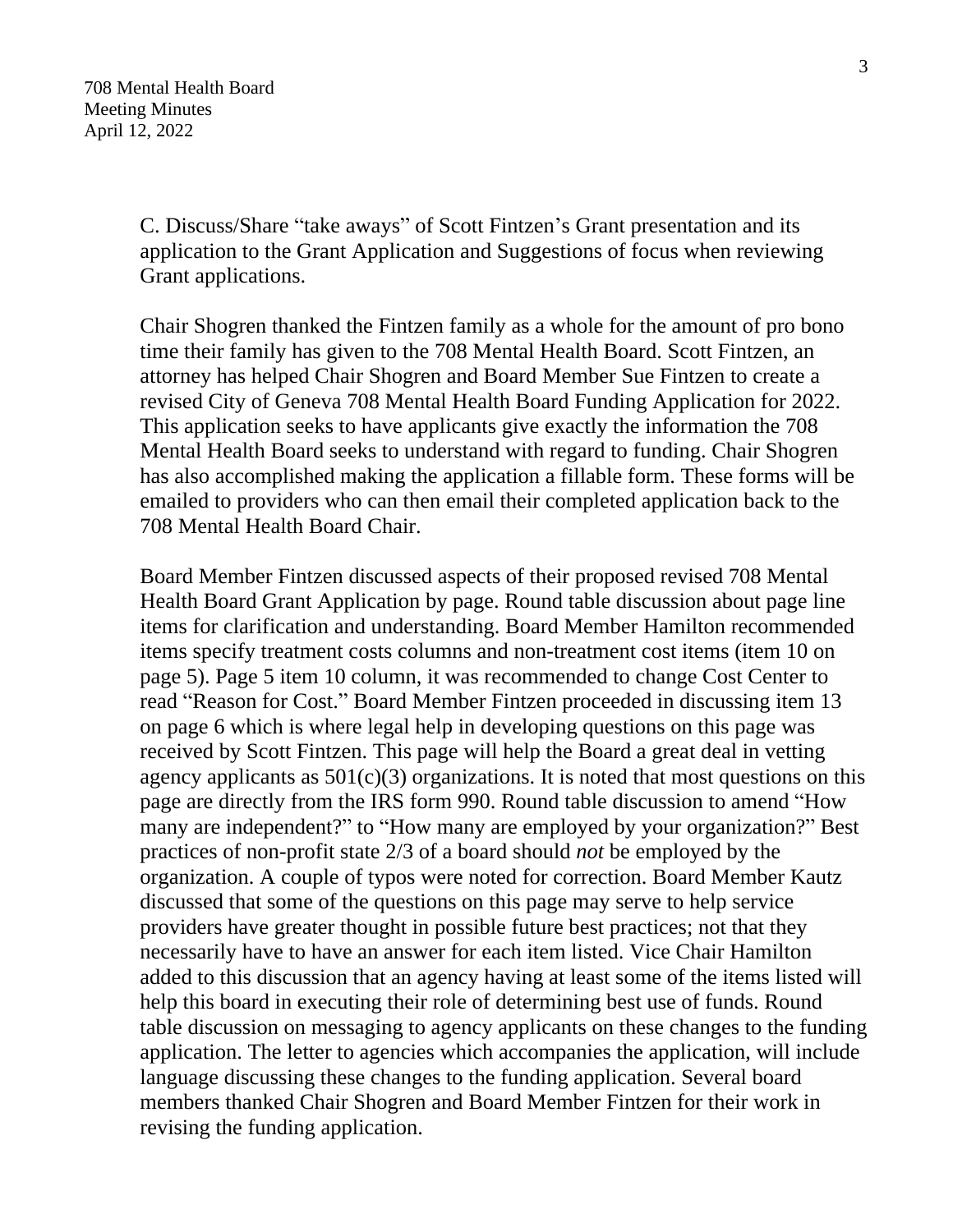Board Member Fintzen continued to discuss some aspects of the proposed new funding application and areas where a copy of a 990 is required, which depends on revenue of an applicant organization.

Vice Chair Hamilton recommended the revised application be presented to the City Manager for review. Chair Shogren will update items discussed and present it to the City Manager for review before it's brought back to discussion by the board for vote and approval.

### D. May Mental Health Month Education/Advocacy Ideas

Chair Shogren discussed previous collaboration with Geneva High School. Board Member Fintzen discussed a possible topic for May Mental Health Month in reaching out to local businesses to promote Mental Health Awareness. Some ideas might include decorations in the business, possibly making a "flavor of the month" depending on the type of business. Board Member Gaines shared some thoughts based on her experience with the Chamber of Commerce. It was recommended to approach more than one business as well as City locations, so it was in a few places throughout the city. Roundtable discussion on other ideas for awareness in May.

Chair Shogren will reach out to the contact at the High School to see if commitment for student help is available. Chair Shogren shared the tool kit that is published every year with regard to May Mental Health Month. Chair Shogren will contact the city, School & Library to seek support as discussed. Board Member Gaines will contract Grahams as well as Dodson Place and a contact at the Chronicle to do a story. Board Member Fintzen will contact the County to discuss a tree on the property. The date for decorating these spaces as discussed, is May 1 st .

### 8. **Old Business**

 A. Review changes made to Arc of Year Document, vote for approval. Chair Shogren asked for a motion.

Motion to approve Arc of Year Document by Gaines second by Hamilton. Voice Vote: 5 No: 0 Motion Carries

Chair Shogren also passed a new contact list for Board Members.